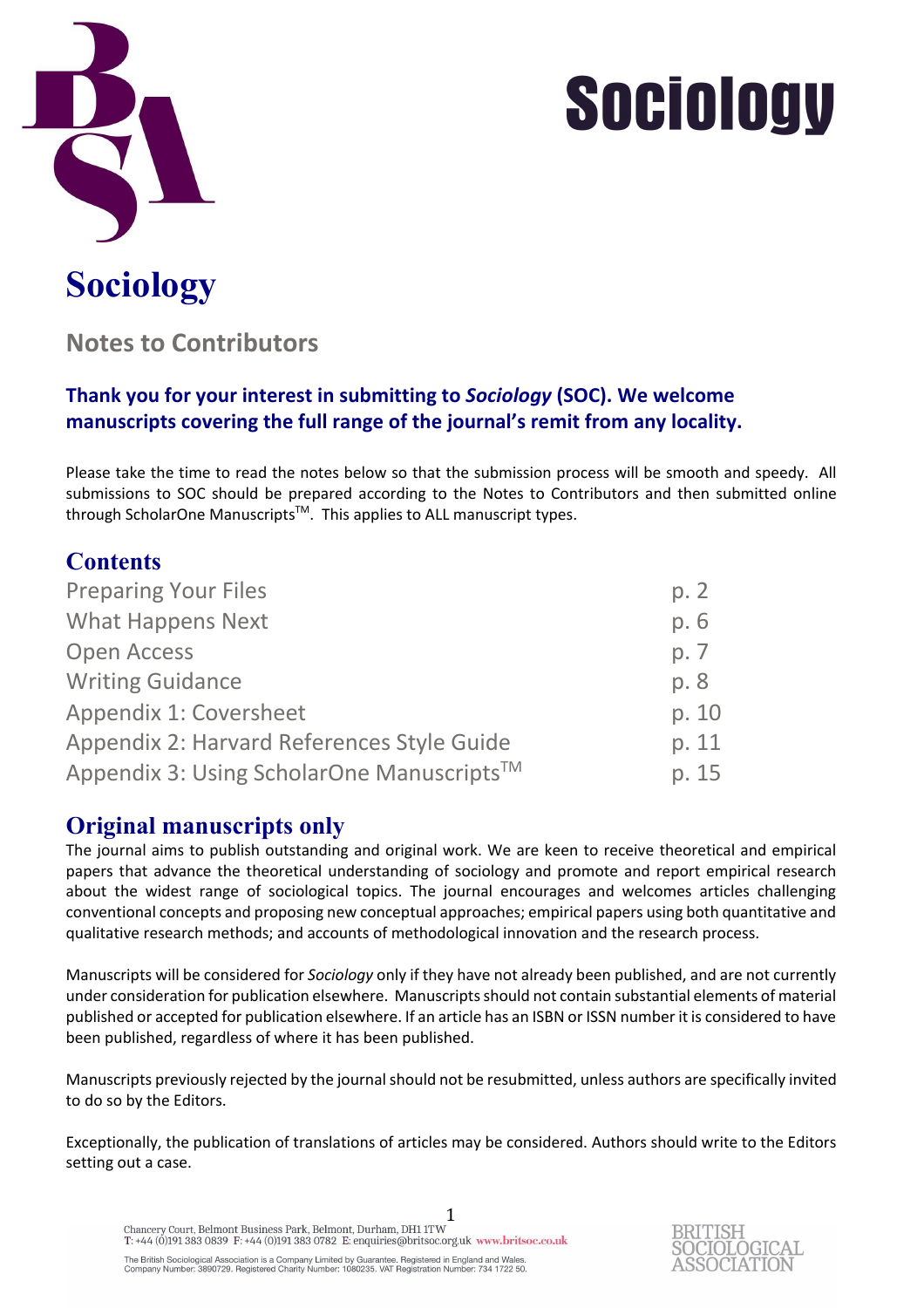

## **Sociology seeks articles which:**

- are of international quality
- make a theoretical and/or methodological and/or substantive contribution
- are methodologically rigorous and based on sound data and sources
- advance debates and controversies
- innovate conceptually
- offer sophisticated analysis
- report results from new high-quality data sets
- are well-written and well-argued
- adopt creative new approaches or new topics
- are of contemporary relevance
- contribute to the development of issues and explanations core to sociology
- if highly specialised, extrapolate to wider issues.

## **Preparing Your Files**

We ask that all submissions to SOC include an anonymised manuscript word file and a cover sheet. A point-bypoint response addressing the editor's and reviewer's comments should be submitted for revised submissions.

### **Preparing your cover sheet**

To accompany your article, you should prepare a cover sheet (APPENDIX 1). Your cover sheet should include:

- Article title
- For each author: name & institution
- Self-references

\*Please keep your contact details in ScholarOne ManuscriptsTM up to date. These are the details we will use to send you news about your manuscript.

## **Preparing your point-by-point response (for revisions only)**

To accompany revised articles, you should prepare a point-by-point response to be uploaded with the revised article. The point-by-point response should include:

- Article ID
- Article title
- Summary of main changes made and how they have improved the article
- Point-by-point response to each of the editor's and reviewer's comments. Please address all comments in detail, including when you have decided to not follow the reviewer's guidance. In this case, please explain your reasoning.

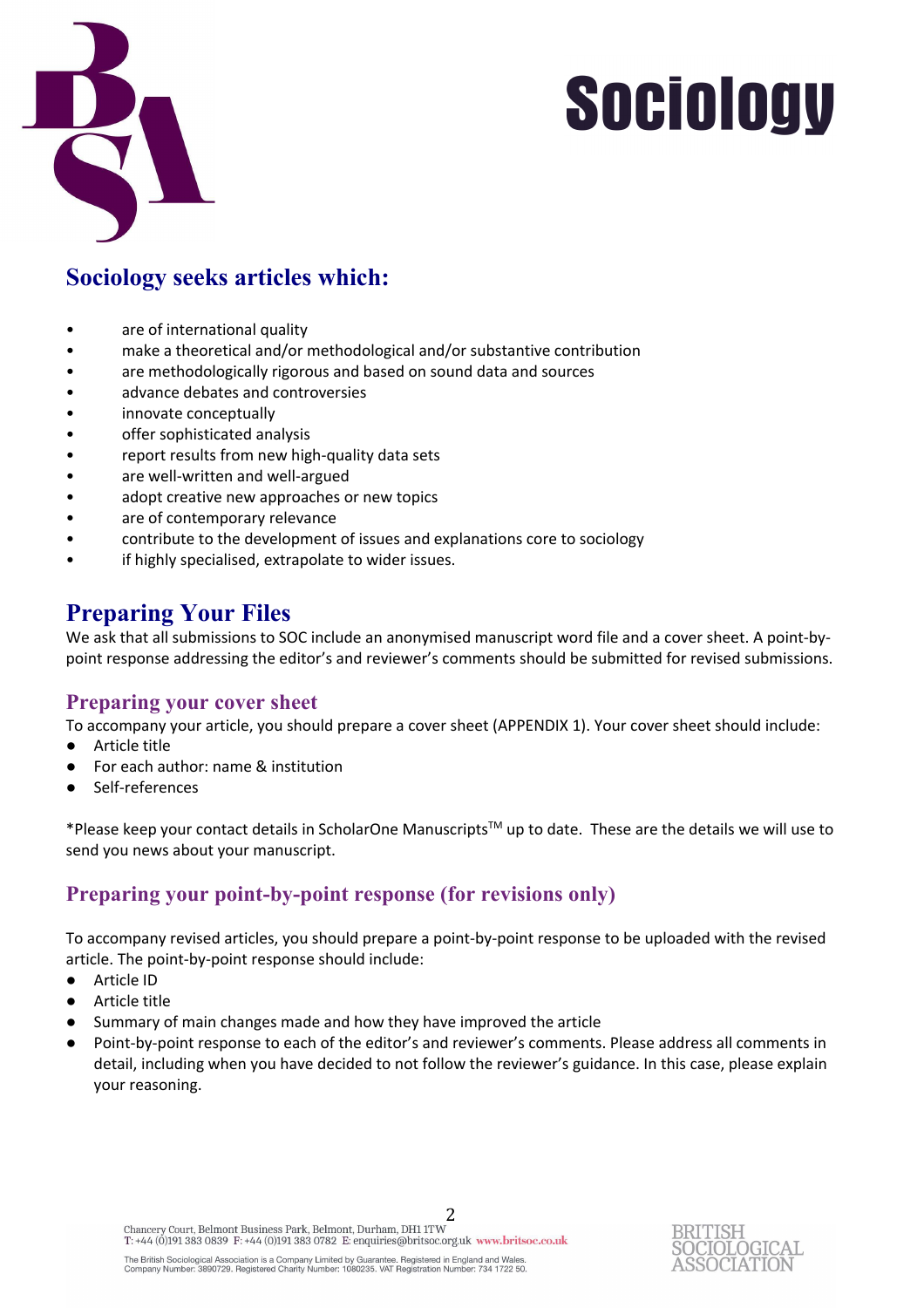

### **Preparing your manuscript**

Sociology accepts word processing files only. No PDFs will be accepted.

Please present your manuscript in the following order:

- Title: Subtitle
- Abstract (150 words max.)
- Keywords (5-10, alphabetical)
- Body text
- Endnotes
- References
- All tables and figures

### **Length**

| SOC word limits:                         |                |
|------------------------------------------|----------------|
| Articles/Review articles                 | 8000 words     |
| <b>Research Notes</b>                    | 4000 words     |
| <b>Book Review essays</b>                | 3000 words     |
| Single book reviews                      | 800 words      |
| Contributions to a Book Review Symposium | 800-1000 words |

The word count should include the abstract, keywords, references, notes, and tables/figures in the literal word count.

Please note that over-length submissions will be returned to you for editing. This can cause severe delays to the processing of your manuscript. This word limit is strictly enforced and correspondence will NOT be entered into.

The Editors also welcome submission of shorter papers: research notes, responses to material published in the journal, contributions to debates.

### **Anonymisation**

To anonymise your paper, please remove all details that may disclose your identity, by doing the following:

- Remove all occurrences of author and co-author name(s) and institution(s)
- Remove anything that can identify you as a co-author or editor of other works
- Remove acknowledgements and funding information
- Remove author biographies
- Replace author references in text by referring to yourselves as 'Author A', 'Author B', etc.
- Delete author references in bibliography and remember to close up the space

SOC uses double blind peer review. Anonymisation is used to protect authors and referees, and to ensure that submissions are judged on their merits. If your paper is accepted, you will then be asked to supply a 'full' deanonymised manuscript containing author details etc.

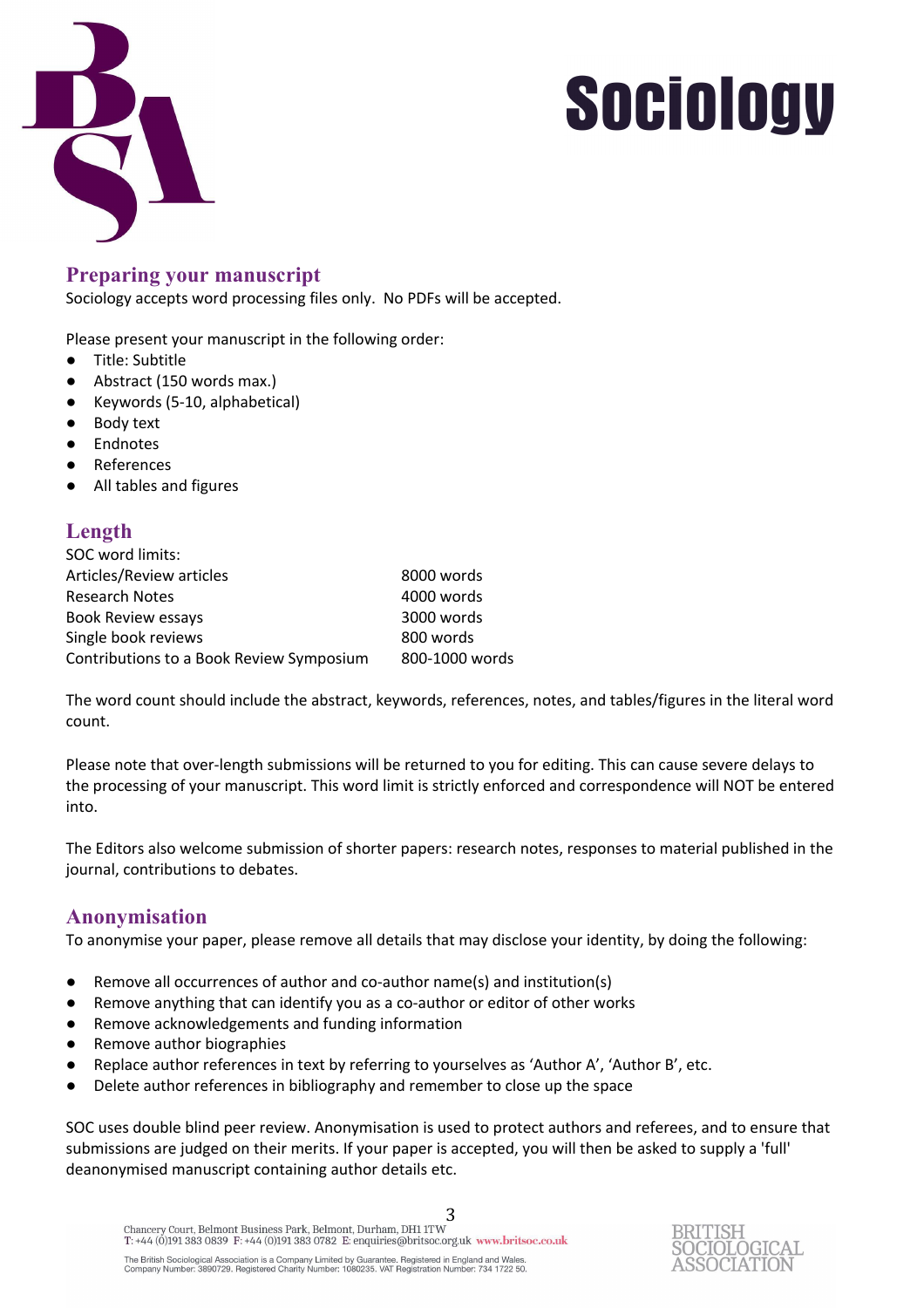



If your submission is not anonymised it will be returned to you, causing a delay in the review process. The journal accepts no responsibility for these delays.

### **Tables/Figures/Drawings**

Tables should be on separate pages at the end of your manuscript and should contain only horizontal rules. Each table requires a short, descriptive title, and column headings should clearly define the data presented. If necessary, suitably identified footnotes should be included below. Take care to include all units of measurement and ensure that all tables are cited in the main text. Use solid black and white and crosshatching only, as computer-generated tints do not reproduce well.

When submitting an article to the journal, please include line drawings/photographs/images at the end of your word document, with any tables.

At the point of acceptance line drawings and photographs may be needed as EPS files (all fonts embedded) or TIFF files, 800dpi – b/w only. Use solid black and white and cross-hatching only for line drawings, as computergenerated tints do not reproduce well.

\*Please note that authors are required to gain permission to reproduce any images not of their own creation.

## **Online Appendix**

Authors have the possibility of making use of an online appendix that is not included in the total word count of the paper. In most cases, online appendices are used for longer and more detailed methodological discussions. For example, authors may want to offer further detail on the study locations, methods of sampling, recruitment, sample, data collection or data analysis in an online appendix. Please note, however, that the methods section of the paper proper must be sufficiently detailed, as specified above – in other words, the online appendix should not be used in lieu of a methods section. An online appendix might be useful when the study on which the paper is based is complex, e.g., involving many countries, a large dataset, a combination of two or more datasets or mixed methods. Authors may also wish to present longer extracts from the data, e.g. quotes from interviews, in such an appendix.

If you wish to submit a paper with an online appendix, please include in the cover letter section of ScholarOne Manuscripts your reason for using an appendix. The appendix should be submitted as a separate file, choosing the 'Supplementary File for Review' option on ScholarOne Manuscripts. Please label the document clearly and include 'Online Appendix' in the title of the file.

### **References**

References should be presented in the Harvard system (APPENDIX 2).

-Use endnotes not footnotes.

-The reference list should be in alphabetical order at the end of the paper, after the endnotes, but before tables/figures.

-Book reviews should not contain references unless absolutely necessary.

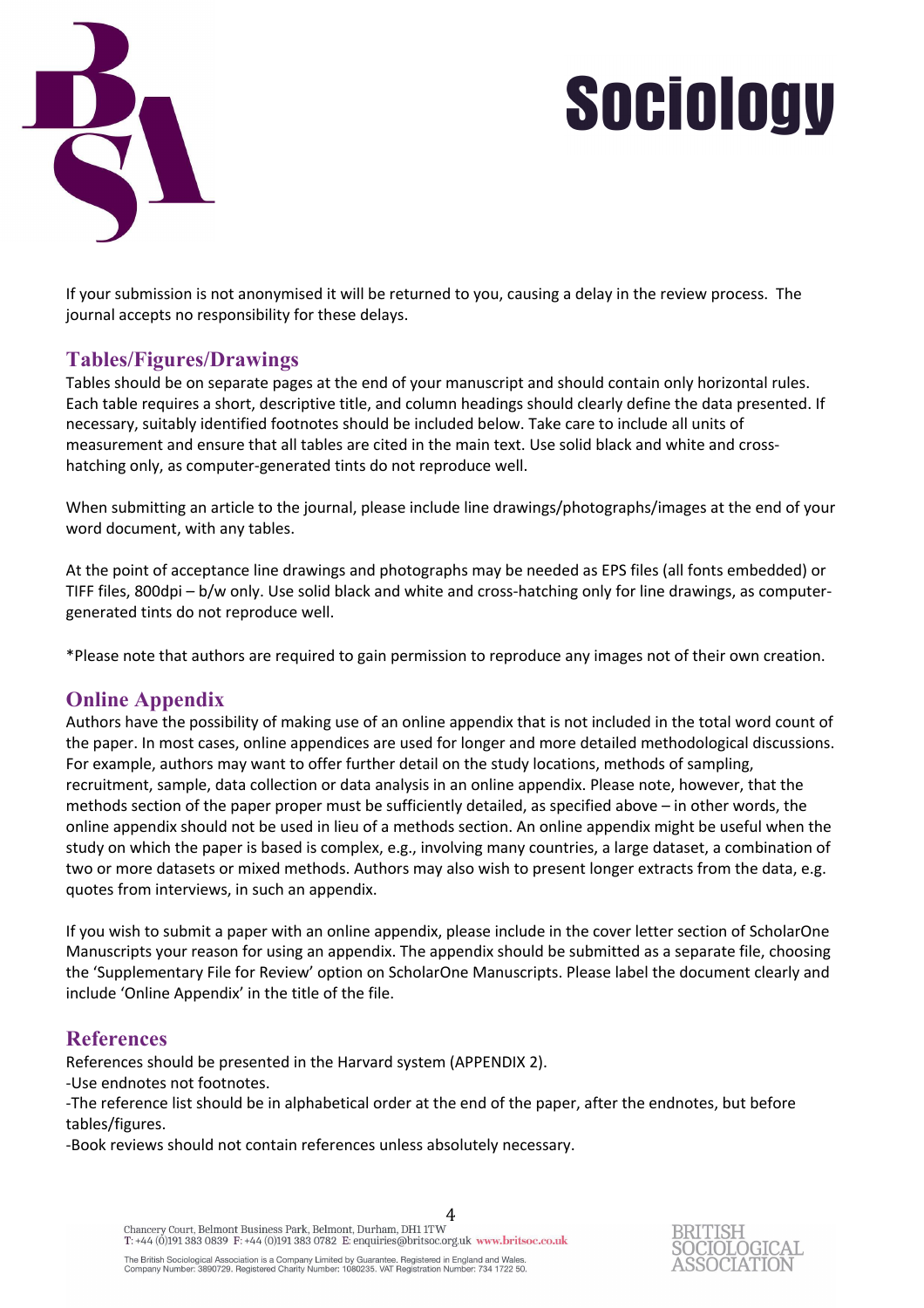

### **Quotations**

Lengthy quotations (over 40 words) should be displayed and indented in the text. Please use single quotation marks (double within).

## **Spelling/Formatting**

- UK spelling must be used.
- Dates should be in the form '23 January 2007'.
- Delete points from 'USA' and other such abbreviations.
- Delete points from contractions such as Dr.
- Numbers 1-9 should be spelled out; use numerals for 10 and above.

### **Language, Terminology and Grammar**

Jargon or unnecessary technical language should be avoided, as should the use of abbreviations (such as code names for conditions).

Abbreviations should be used only if terms are in common use. Please provide a list in the appendices section of your manuscript. When first mentioned in the text, spell them out with the abbreviation in brackets.

Language that might be deemed sexist or racist must not be used. Please ensure that you observe the BSA's Ethical and Authorship guidelines (see: http://www.britsoc.co.uk).

Please ensure that submissions are as free from grammatical errors as possible.

Contractions such as 'don't' and 'can't' should be avoided unless part of reported speech.

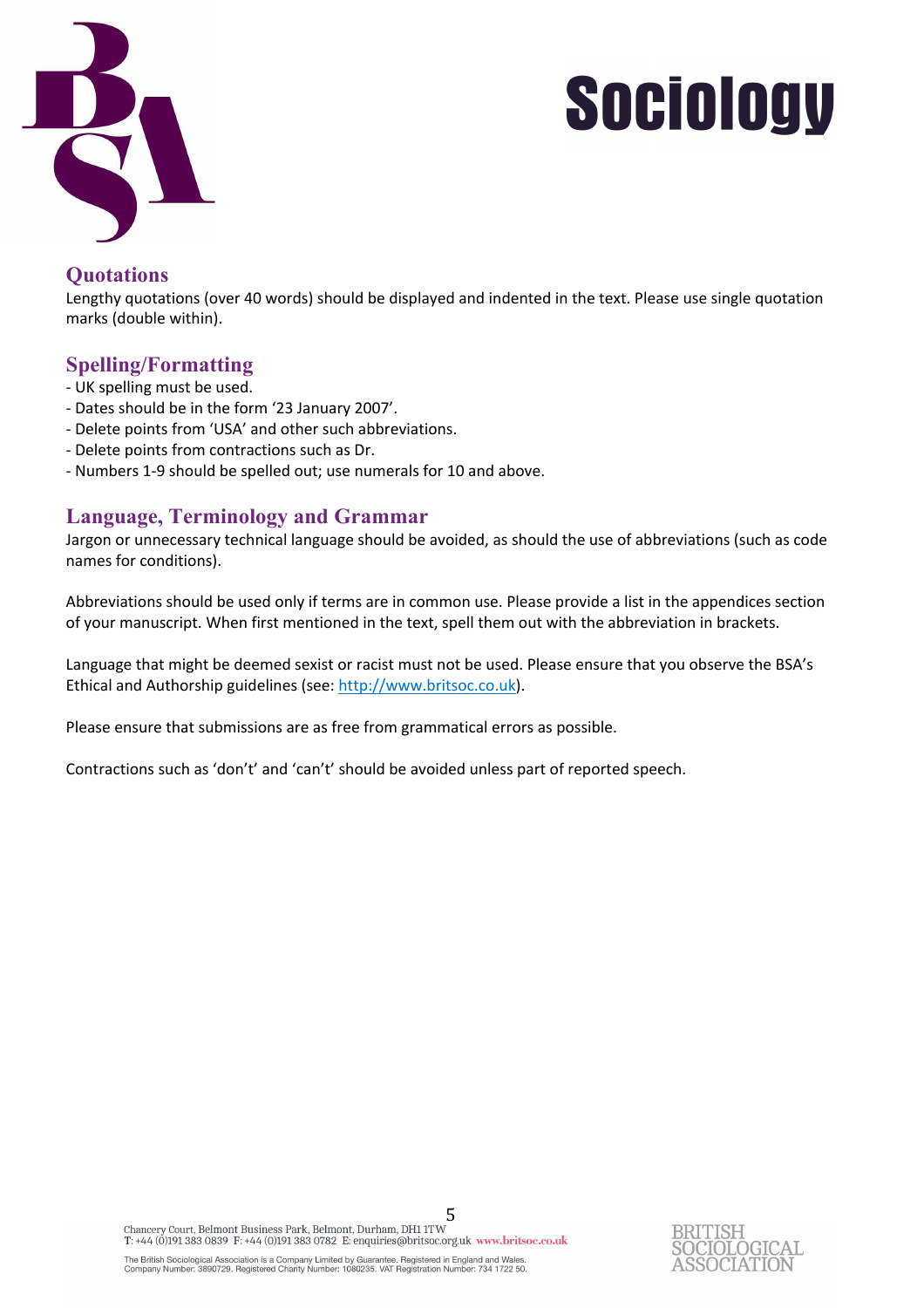

## **What Happens Next**

### **Publication ethics**

We are committed to upholding the integrity of the work we publish. We encourage our authors and editors to refer to the Committee on Publication Ethics (COPE) website and view the Publication Ethics page on the SAGE Author Gateway.

## **Refereeing**

Manuscripts submitted to Sociology undergo Editorial review to determine whether a submission is to be sent out to peer review. Editors take into consideration a paper's sociological significance, theoretical/conceptual contribution, substantive contribution, methodological rigour, and presentation when reaching their decision. If considered suitable for review, each manuscript will be refereed by up to three anonymous referees and the Editors may recommend revisions. There is no guarantee of acceptance following revisions.

Book reviews are not necessarily subject to this review process but may well be peer reviewed before a decision is made.

### **Deanonymised submission**

When a paper is accepted for publication, the corresponding author will be asked to provide a deanonymised copy of the article by email. This version should include any self-references originally removed from the article. It should also include title, abstract, keywords, any acknowledgements, biographies for all authors (100 word limit/biography) and contact details for the corresponding author.

## **Copyright**

The Journal requires the author as the rights holder to sign a Journal Contributor's Publishing Agreement once an article has been accepted for publication. The Journal Contributor's Publishing Agreement is a licence agreement under which the author retains copyright in the work but grants the BSA the sole and exclusive right and licence to publish for the full legal term of copyright.

The journal, the BSA and SAGE (publisher) take issues of copyright infringement, plagiarism or other breaches of best practice in publication very seriously. We seek to protect the rights of our authors and we always investigate claims of plagiarism or misuse of published articles. Equally, we seek to protect the reputation of our journal against malpractice. Submitted articles may be checked with duplication-checking software. Where an article is found to have plagiarised other work or included third-party copyright material without permission or with insufficient acknowledgement, or where the authorship of the article is contested, we reserve the right to take action including, but not limited to: publishing an erratum or corrigendum (correction); retracting the article (removing it from the journal); taking up the matter with the head of department or dean of the author's institution and/or relevant academic bodies or societies; banning the author from publication in the journal in question or all SAGE journals, or appropriate legal action.

## **Author Affiliation**

6<br>Chancery Court, Belmont Business Park, Belmont, Durham, DH1 1TW T: +44 (0)191 383 0839 F: +44 (0)191 383 0782 E: enquiries@britsoc.org.uk www.britsoc.co.uk The British Sociological Association is a Company Limited by Guarantee. Registered in England and Wales.<br>Company Number: 3890729. Registered Charity Number: 1080235. VAT Registration Number: 734 1722 50.

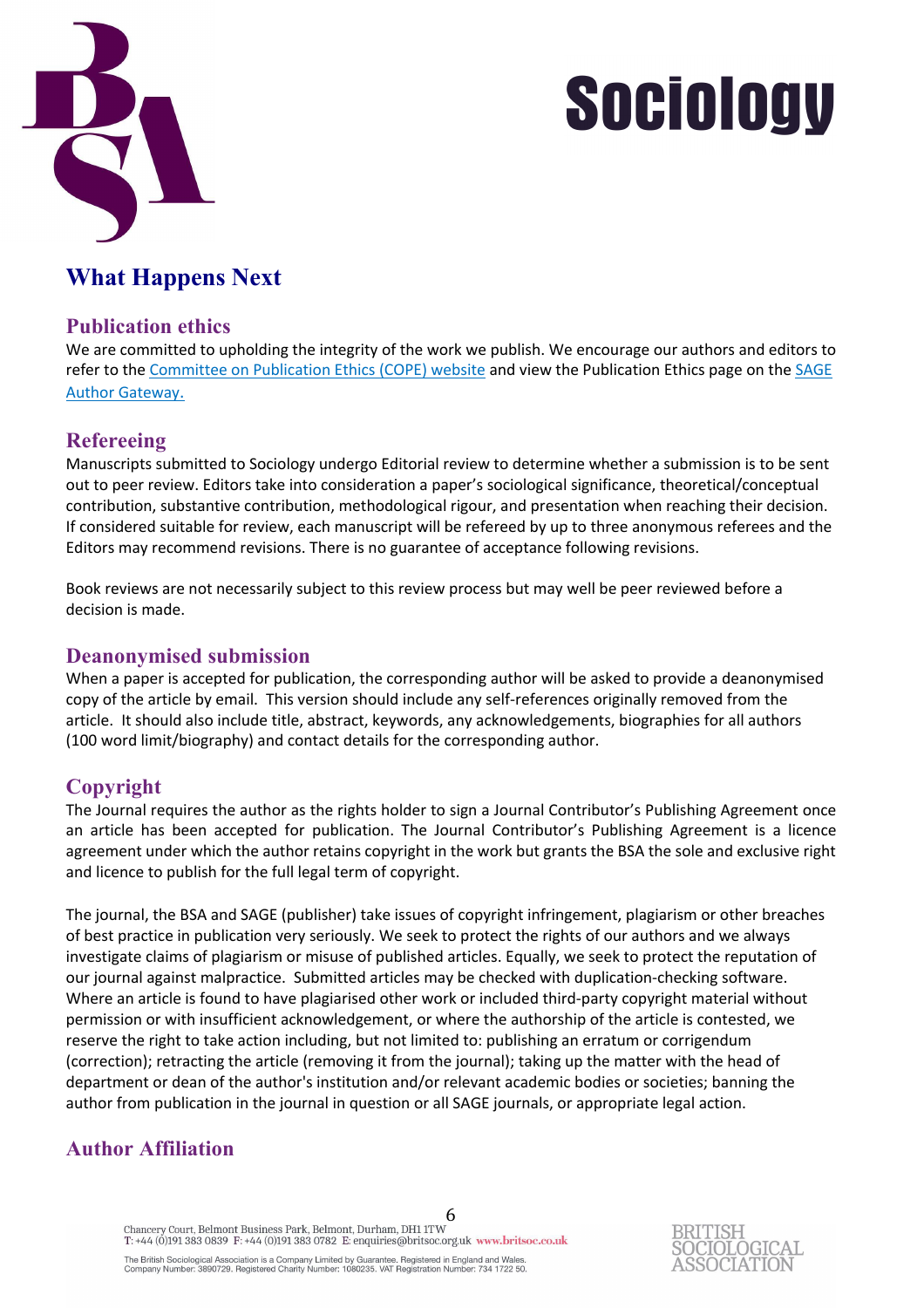

Authors working in academia should provide their name and institution. Authors working outside academia should use one of the options below:

- Independent researcher
- Independent sociologist
- Freelance researcher
- Freelance sociologist
- **BSA** member

### **Proofs**

If accepted for publication, the corresponding author will receive a PDF of the page proofs for checking in due course. It is the corresponding author's responsibility to circulate the proofs to co-authors if required. The BSA reserves the right to charge authors for errors other than typesetting errors.

## **Open Access**

*Sociology* offers both Green and Gold routes to open access publication.

## **Green Open Access**

Authors may make publicly available the accepted, post-peer review version of their article on a university repository according to the terms stated in the signed contributor agreement.

### **Gold Open Access**

*Sociology* is part of the SAGE Choice programme and will make the published article fully open access on payment of an Article Processing Charge or if this charge is covered by an open access publishing agreement between the corresponding author's institution and the publisher.

For more information about Open Access publishing, embargoes, licences, etc., please email openaccess@sagepub.com

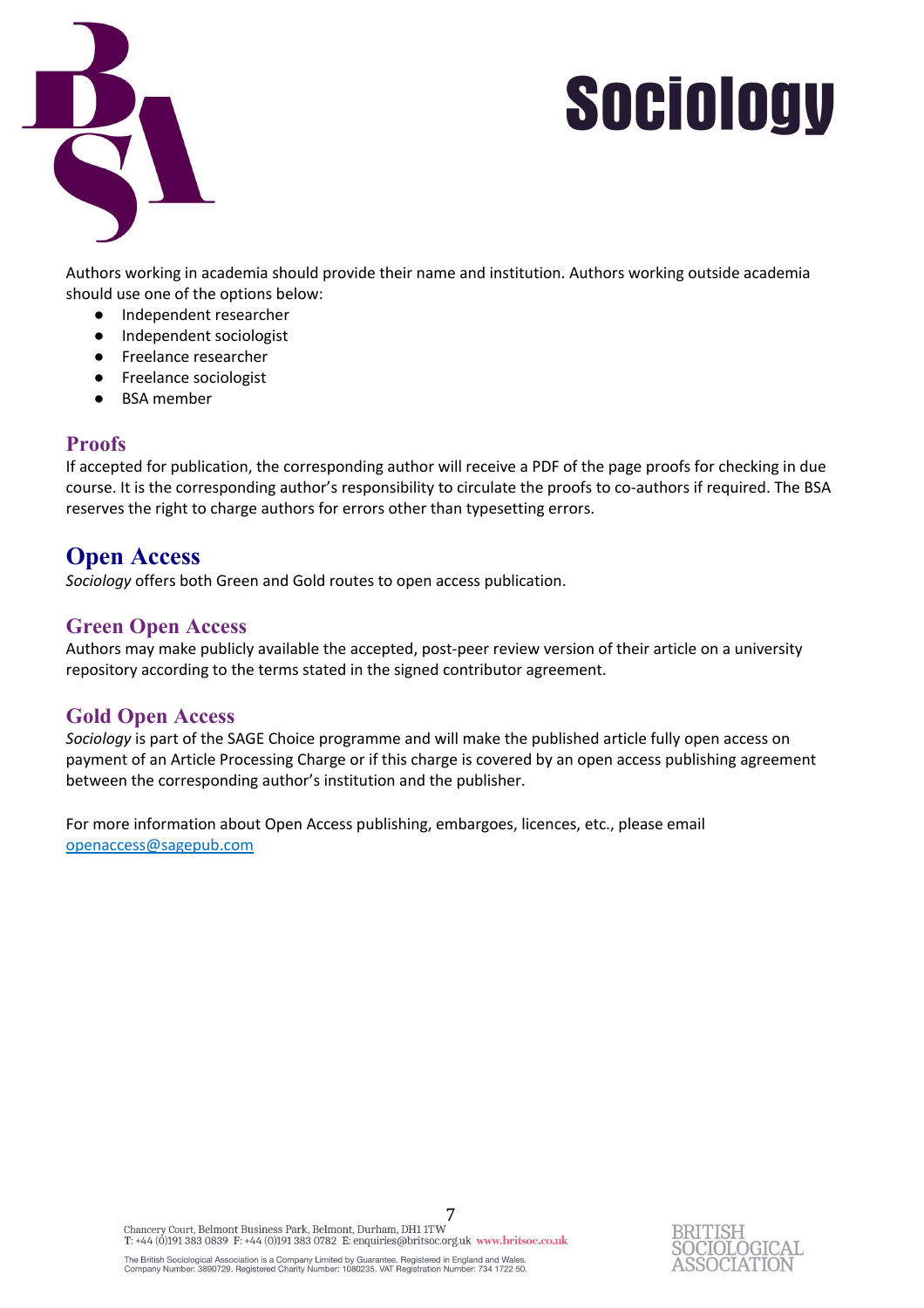

## **Writing Guidance**

### **General Guidance**

Sociology is a generalist journal with a wide readership. All articles should be accessible to this readership, regardless of the substantive area or methods of analysis used. The following list includes basic components that we expect to find in empirical papers, where applicable:

- When relevant, state specific research questions, including any prespecified hypotheses. The basis for research questions and hypotheses should be clear, e.g. they should follow on from the theoretical framing/literature review or in some other way be justified and explained.
- Describe key elements of the study design (cross-sectional/longitudinal, methods of data collection).
- Tell the reader where and when the study was conducted and describe the context.
- If applicable, describe how research participants were recruited to the study.
- Describe how the data were analysed and how the findings were derived.
- Discuss the ethical issues relevant to the study and indicate whether the study has received clearance from a university or other ethical committee (and if not, why not).
- If the data were originally collected in a non-English language, explain at what stage the data (and which portions of the data) have been translated and by whom.
- In order to protect the identity of participants in research, authors should use pseudonyms and remove any information leading to identification of any of the individuals described in the study

Please note, that the quality of a paper will also be judged on the sophistication of the analysis.

## **Specific Guidance for Qualitative Papers**

A common weakness of qualitative papers submitted to the journal is that they do not discuss the methods of data collection and analysis, and their implications, in sufficient depth. Please use the following list as a guide to what we expect to find, at a minimum, in qualitative papers:

- If the study involved interviews with participants:
	- $\circ$  describe how the interviews were conducted, by whom, the types of question asked, and how long the interviews lasted;
	- o consider how the focus of the interviews, the particular method of interviewing and issues such as rapport will have shaped the content of the interviews;
- If the study involved observations, provide sufficient information about the research setting and how the observations were conducted.
- Where relevant, discuss researcher positionality.
- Indicate the benefits/limitations and consequences of your chosen approach to data collection and analysis.
- It should also be made clear, either in the methods section or when discussing the findings, how any examples from the data included in the paper have been chosen.

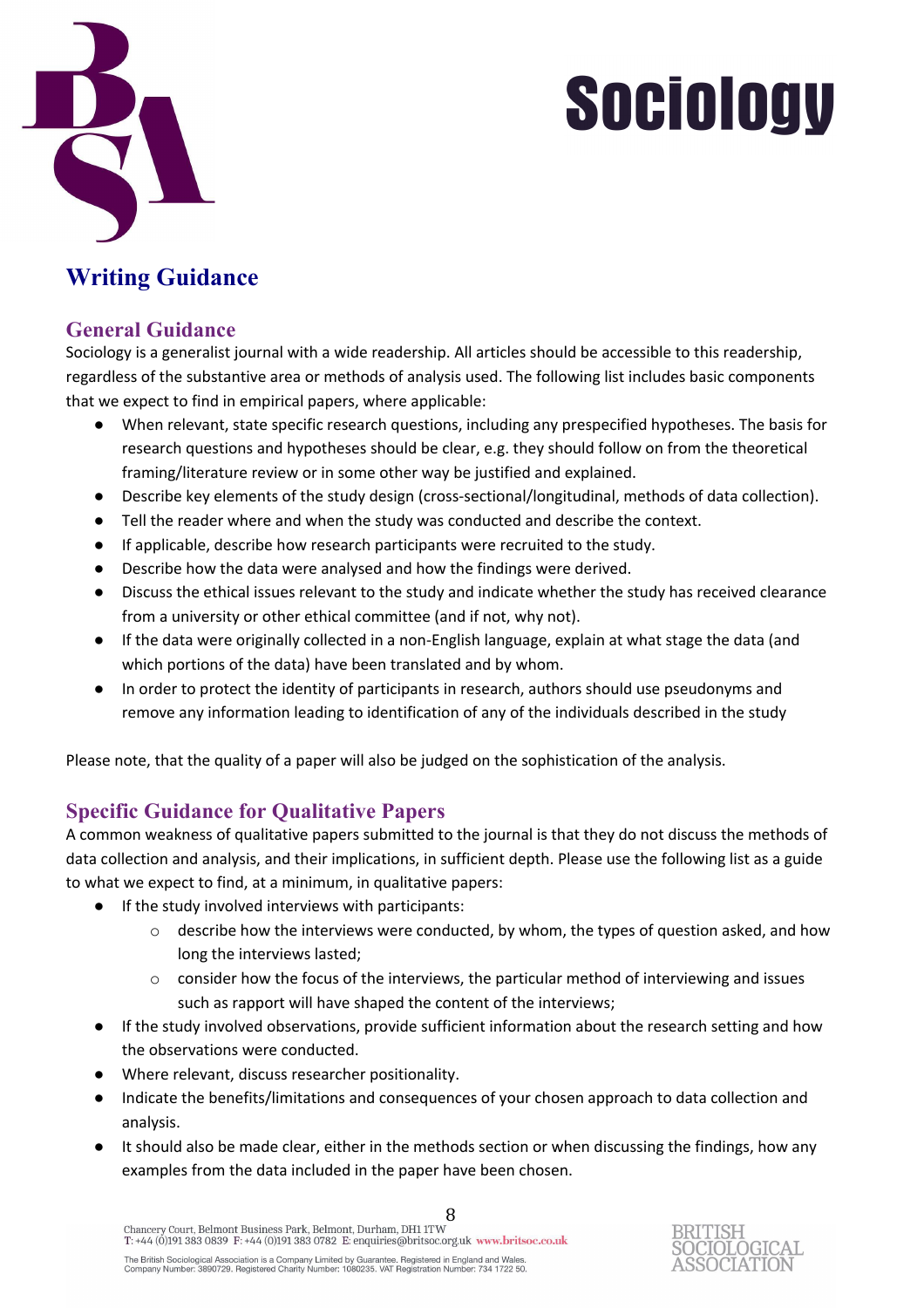

- When writing the findings sections, please aim for conceptually nuanced analyses and avoid overly descriptive accounts.
- Avoid using overly technical language, and any technical language used should be clearly explained.

## **Specific Guidance for Quantitative Papers**

Authors writing about statistical analysis should be mindful that many readers will not have specialist knowledge in this area. Because of this, all quantitative papers submitted to the journal should try to follow the following guidelines:

- Explain statistical techniques as simply as possible, using the minimum possible technical terminology.
- Make clear why a particular statistical analysis is being used, particularly if simpler techniques exist.
- Make clear also the assumptions underlying the use of a statistical technique, alongside the extent to which the study in question meets these assumptions. (Assumptions might include random sampling or allocation, linearity, and so on.)
- Discuss the implications of any deviations from these assumptions and the implications for any conclusions that can be drawn from the analyses.
- Describe the eligibility criteria for inclusion of cases/participants in the study (at different follow up periods if applicable)
- Report numbers of participants/cases at each stage of study: included in the study, completing followup, and analysed
	- o When relevant/possible, report numbers potentially eligible, examined for eligibility and confirmed eligible
	- o If possible, give reasons for non-participation at each stage
- If applicable, explain how missing data or cases, and/or loss to follow-up were addressed
- If the paper uses an innovative statistical technique, explain what is innovative about it and why it is necessary.

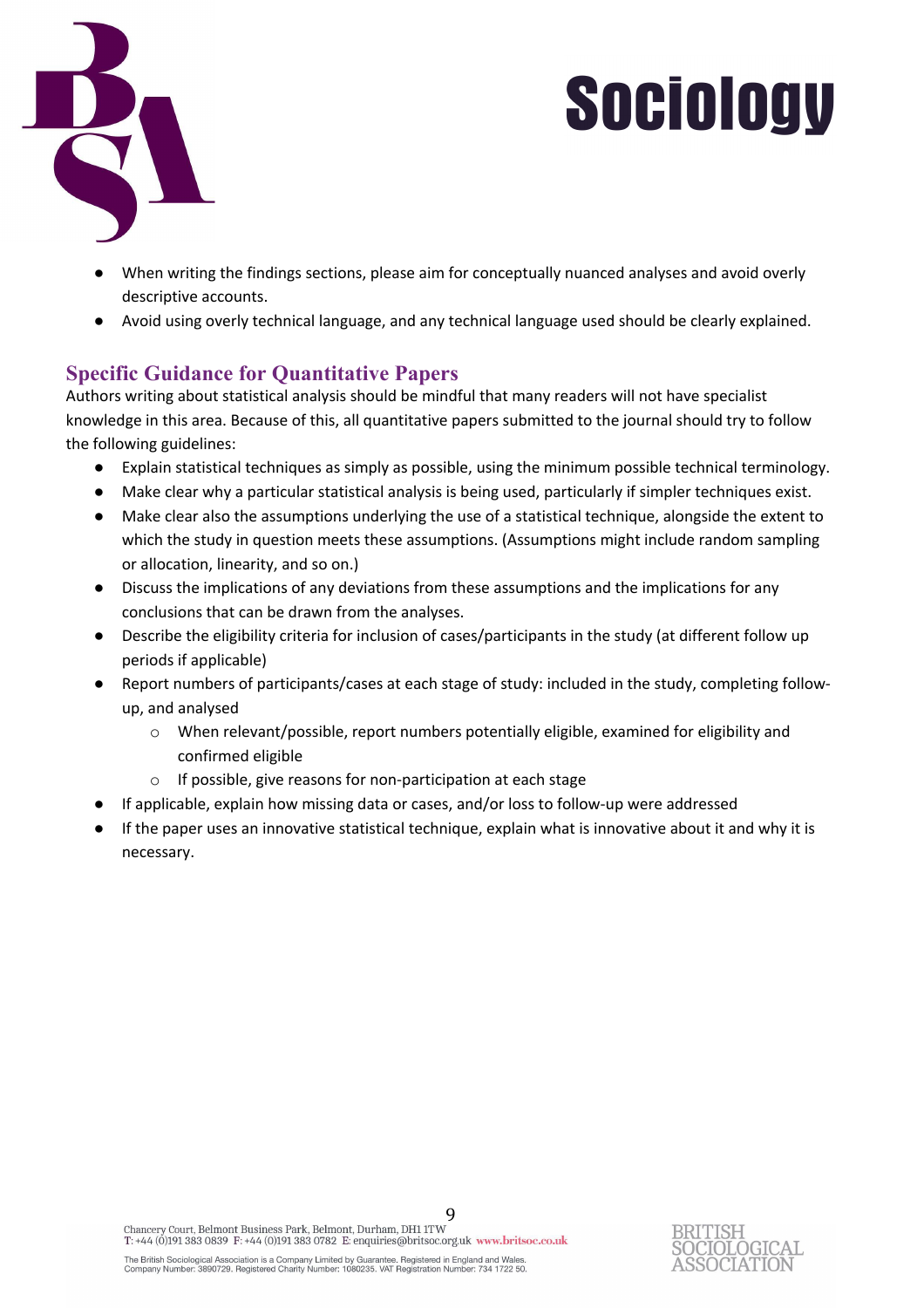



## **Appendix 1: SOC Cover Sheet**

| <b>Submission to</b>                                                           | <b>BSA SOC JOURNAL</b> |  |  |
|--------------------------------------------------------------------------------|------------------------|--|--|
| Title of submission                                                            |                        |  |  |
|                                                                                |                        |  |  |
| Author 1 (repeat for each author, in the order authors should be acknowledged) |                        |  |  |
| <b>Name</b>                                                                    |                        |  |  |
| Institution                                                                    |                        |  |  |
| Biography<br>$\sqrt{(up to 150 words)}$                                        |                        |  |  |
|                                                                                |                        |  |  |

| Author 2 (repeat for each author, in the order authors should be acknowledged) |  |  |  |
|--------------------------------------------------------------------------------|--|--|--|
| <b>Name</b>                                                                    |  |  |  |
| Institution                                                                    |  |  |  |
| Biography<br>(up to 150 words)                                                 |  |  |  |

Please add more authors as necessary

| Self-references removed from text<br>(if required) |                            |                                                                                                                                    |  |
|----------------------------------------------------|----------------------------|------------------------------------------------------------------------------------------------------------------------------------|--|
| On page                                            | Reference for body text    | Reference for bibliography                                                                                                         |  |
| 12                                                 | (Savage and Burrows, 2009) | Savage M, Burrows R (2009) Some Further Reflections on<br>the Coming Crisis of Empirical Sociology. Sociology 43(4):<br>762-772.   |  |
| 18                                                 | (Savage, 2010)             | Savage M (2010) Identities and social change in Britain<br>since 1940: the politics of method. Oxford: Oxford<br>University Press. |  |

10 The British Sociological Association is a Company Limited by Guarantee. Registered in England and Wales.<br>Company Number: 3890729. Registered Charity Number: 1080235. VAT Registration Number: 734 1722 50.

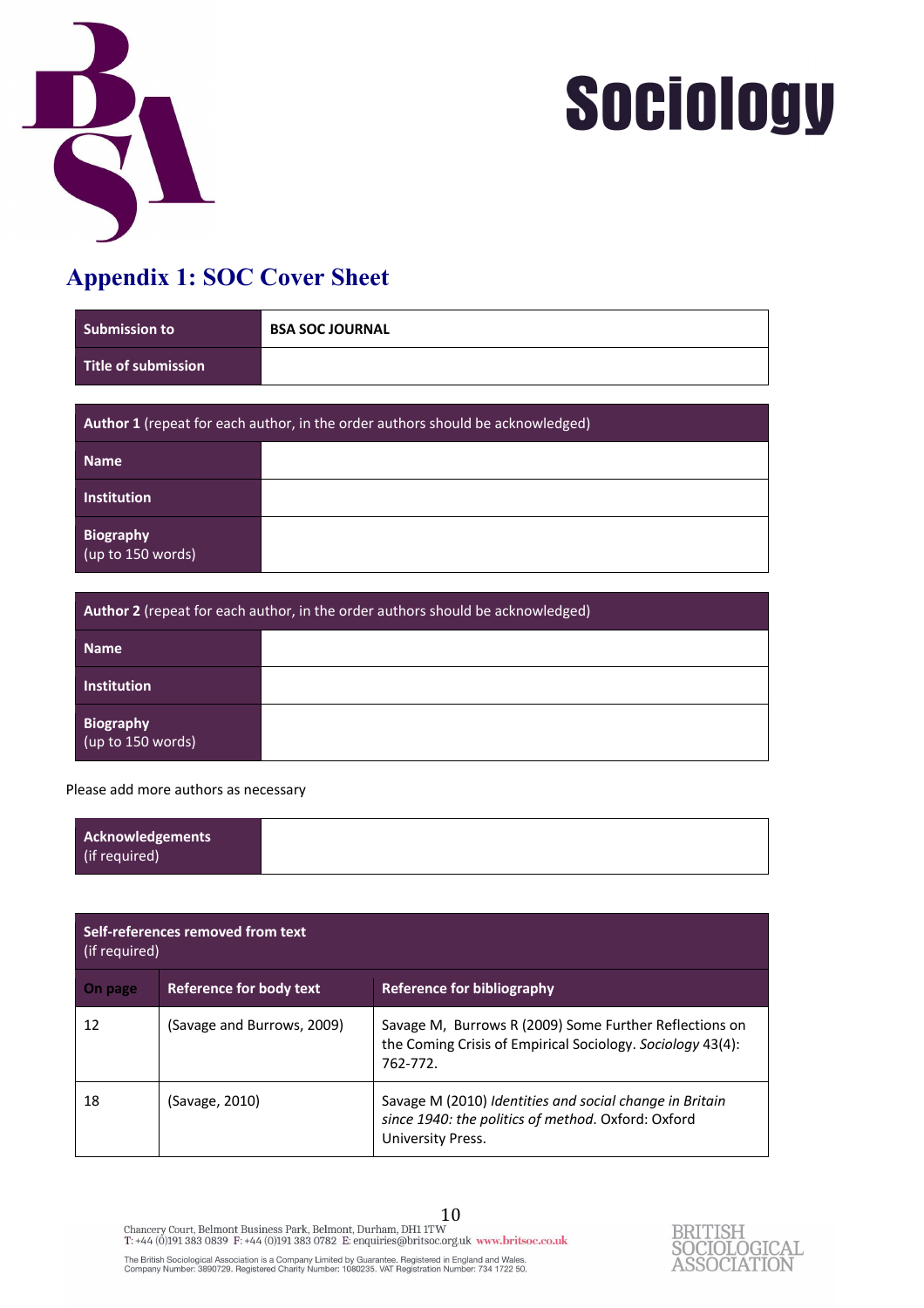

## **Appendix 2: SAGE Harvard References Style**

### **General**

- 1. Initials should be used without spaces or full points.
- 2. Up to six authors may be listed. If more then list the first six authors and represent the rest by 'et al.' rather than write them out in full.

### **Text citations**

All references in the text and notes must be specified by the authors' last names and date of publication together with page numbers if given.

Do not use ibid., op. cit., infra., supra. Instead, show the subsequent citation of the same source in the same way as the first.

#### *Note the following for the style of text citations:*

1. If the author's name is in the text, follow with year in parentheses:

... Author Last Name (year) has argued ...

2. If author's name is not in the text, insert last name, comma and year:

... several works (Author Last Name, year) have described ...

3. Where appropriate, the page number follows the year, separated by a colon:

... it has been noted (Author Last Name, year: page nos) that ...

4. Where there are two authors, give both names, joined by 'and'; if three or more authors, use et al.:

... it has been stated (Author Last Name and Author Last Name, year) ...

... some investigators (Author Last Name et al., year) ...

 5. If there is more than one reference to the same author and year, insert a, b, etc. in both the text and the list:

... it was described (Author Last Name, year: page nos–page nos) ...

6. Enclose within a single pair of parentheses a series of references, separated by semicolons:

... and it has been noted (Author Last Name and Author Last Name, year; Author Last Name and Author Last Name, year; Author Last Name, year) ...

Please order alphabetically by author names.

7. If two or more references by the same author are cited together, separate the dates with a comma:

... the author has stated this in several studies (Author Last Name, year, year, year, year) ...

Please start with the oldest publication.

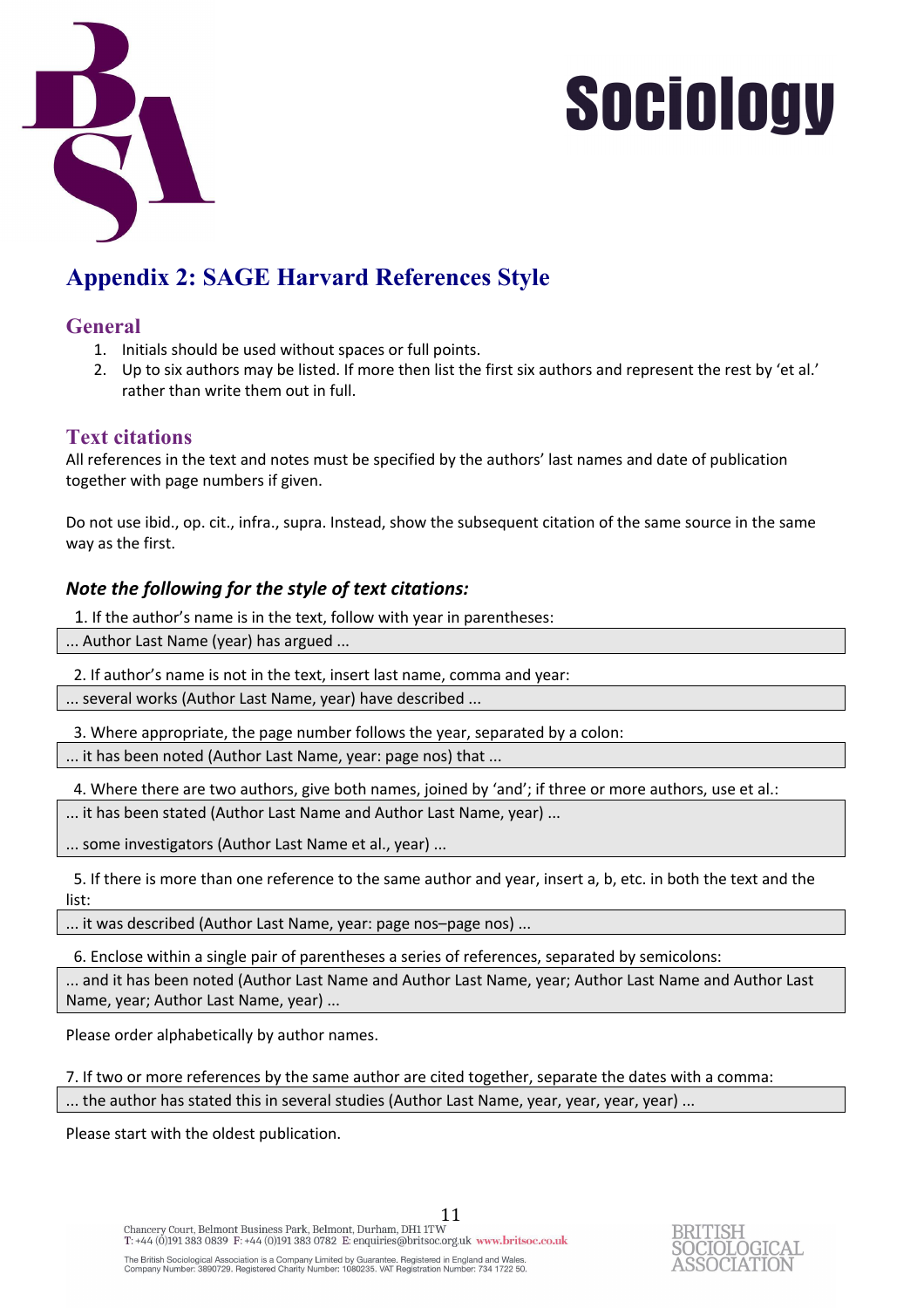

8. Enclose within the parentheses any brief phrase associated with the reference:

... several investigators have claimed this (but see Author Last Name, year: page nos–page nos)

 9. For an institutional authorship, supply the minimum citation from the beginning of the complete reference: ... a recent statement (Name of Institution, year: page nos) ...

... occupational data (Name of Bureau or Institution, year: page nos) reveal ...

10. For authorless articles or studies, use the name of the magazine, journal, newspaper or sponsoring organization, and not the title of the article:

... it was stated (*Name of Journal*, year) that ...

11. Citations from personal communications are not included in the reference list:

... has been hypothesized (Name of Person Cited, year, personal communication).

## **Reference list**

#### **General**

- 1. Check that the list is in alphabetical order (treat Mc as Mac).
- 2. Names should be in upper and lower case.
- 3. Where several references have the same author(s), do not use ditto marks or em dashes; the name must be repeated each time.
- 4. Up to six authors may be listed. If more then list the first six authors and represent the rest by 'et al.' rather than write them out in full.
- 5. Last Names containing de, van, von, De, Van, Von, de la, etc. should be listed under D and V respectively. List them as: De Roux, D.P. and not Roux, D.P., de. When cited in the main text without the first name, use capitals for De, Van, Von, De la, etc. (Van Dijk, year)
- 6. Names containing Jr or II should be listed as follows:
	- Author Last Name, Author First Name, Jr (year)
	- Author Last Name, Author First Name, II (year)
- 7. References where the first-named author is the same should be listed as follows:
- Single-author references in date order;
- Two-author references in alphabetical order according to the second author's name;
- Et al. references in alphabetical order; in the event of more than one entry having the same date, they should be placed in alphabetical order of second (or third) author, and

a, b, etc. must be inserted. Brown J (2003) Brown TR and Yates P (2003) Brown W (2002) Brown W (2003a) Brown W (2003b) Brown W and Jones M (2003) Brown W and Peters P (2003) Brown W, Hughes J and Kent T (2003a)

Chancery Court, Belmont Business Park, Belmont, Durham, DH1 1TW  $\,$ T: +44 (0)191 383 0839 F: +44 (0)191 383 0782 E: enquiries@britsoc.org.uk www.britsoc.co.uk The British Sociological Association is a Company Limited by Guarantee. Registered in England and Wales.<br>Company Number: 3890729. Registered Charity Number: 1080235. VAT Registration Number: 734 1722 50.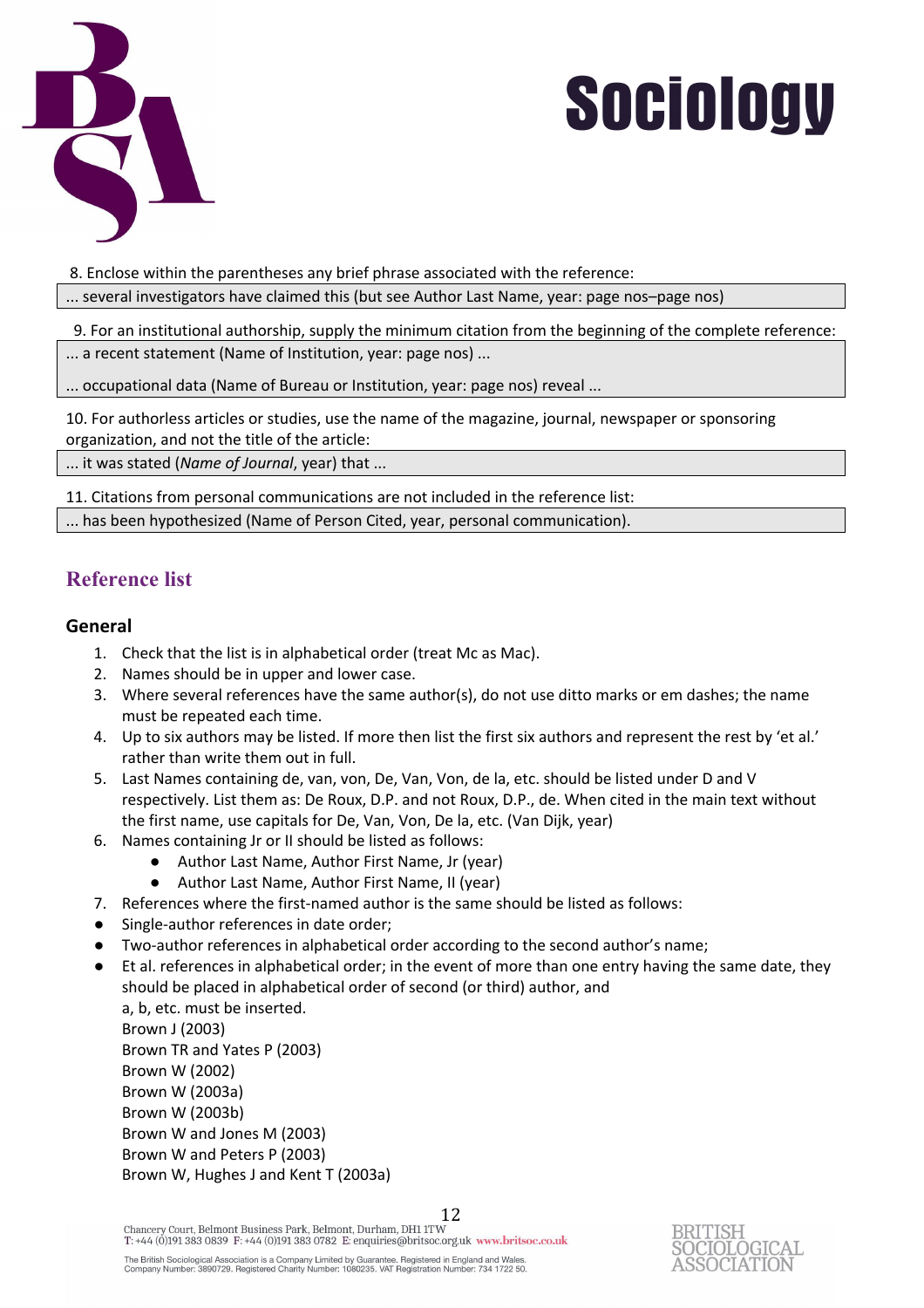

Brown W, Kent T and Lewis S (2003b)

8. Check that all periodical data are included – volume, issue and page numbers, publisher, place of publication, etc.

## **Reference styles**

### *Book:*

Author A, Author B (year) *Book Title*. Place: Publisher name.

\* Up to six authors may be listed. If more then list the first six authors and represent the rest by 'et al.' rather than write them out in full.

Clark JM, Hockey L (1979) *Research for Nursing*. Leeds: Dobson Publishers.

### *Chapter in a book:*

Author A (year) Chapter title. In: Author A (ed.) *Book Title*. Place: Publisher, 00–00. Author A (year) Chapter title. In: Author A, Author B (eds) *Book Title*. Place: Publisher, 00–00.

\* Up to six authors may be listed. If more then list the first six authors and represent the rest by 'et al.' rather than write them out in full.

Gumley V (1988) Skin cancers. In: Tschudin V, Brown EB (eds) *Nursing the Patient with Cancer*. London: Hall House, 26–52

#### *Article in a journal:*

Author A, Author B (year) Article title. *Journal* vol(iss)**:** 00–00. Author A, Author B, and Author C (year) Article title. *Journal* vol(iss): 00–00. Author A, Author B, Author C, et al. (year) Article title. *Journal* vol(iss): 00–00.

\* Up to six authors may be listed. If more then list the first six authors and represent the rest by 'et al.' rather than write them out in full.

Huth EJ, King K, and Lock S (1988) Uniform requirements for manuscripts submitted to biomedical journals. *British Medical Journal* 296(4): 401–405.

### *Article in a journal published ahead of print:*

Author A, Author B, (year) Article title. *Journal* 00: 1–00 (accessed 00 month year). Author A, Author B, and Author C (year) Article title. *Journal* 00: 1–00 (accessed 00 month year). Author A, Author B, Author C, et al. (year) Article title. *Journal* 00: 1–00 (accessed 00 month year).

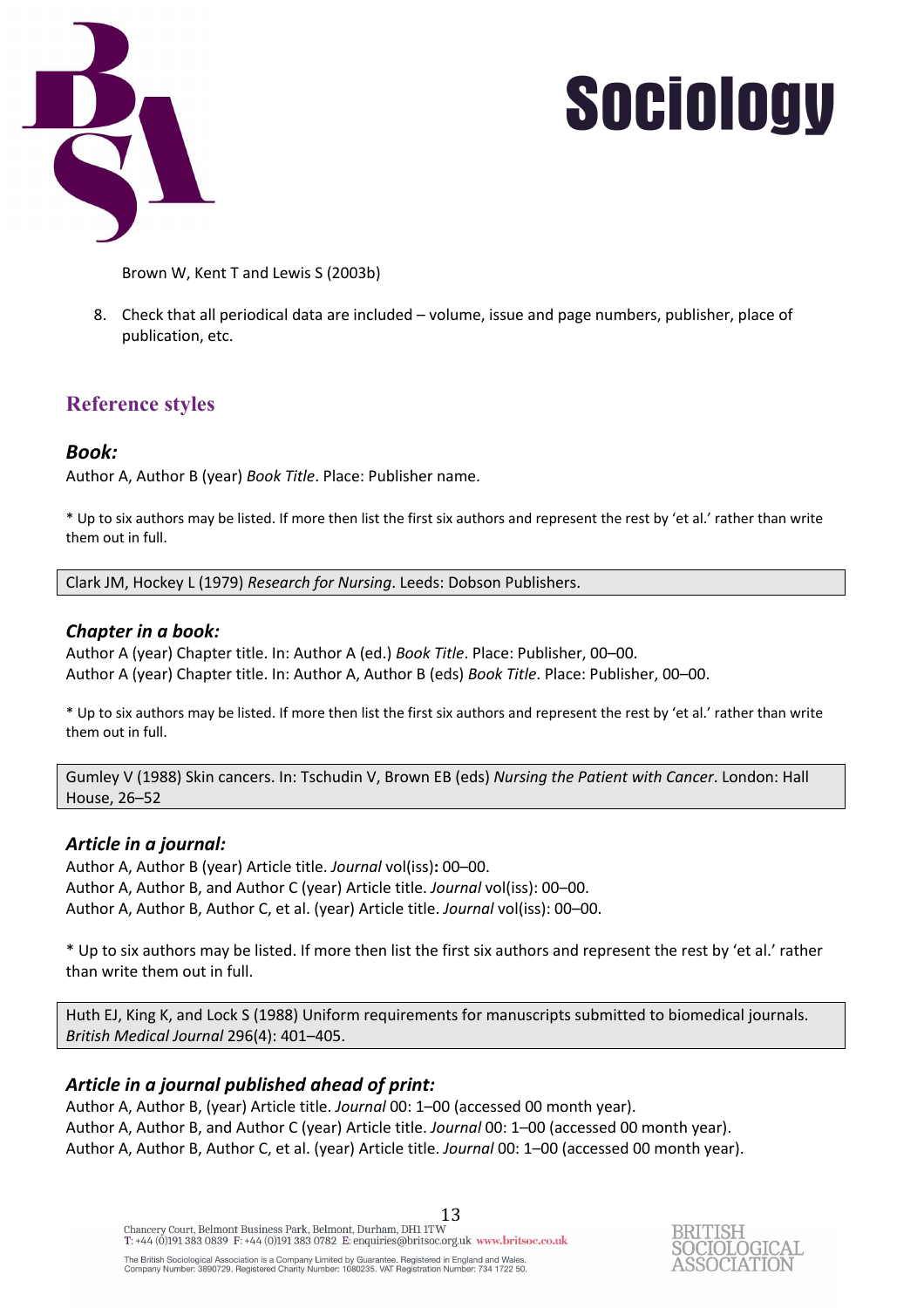

\* Up to six authors may be listed. If more then list the first six authors and represent the rest by 'et al.' rather than write them out in full.

Huth EJ, King K, and Lock S (1988) Uniform requirements for manuscripts submitted to biomedical journals. *British Medical Journal* 00: 1–4 (accessed 7 October 2009).

Note: volume is given as "00".

#### *Website*

National Center for Professional Certification. (2002) *Factors Affecting Organizational Climate and Retention*. Available at: www.cwla.org./programmes/triechmann/2002fbwfiles.

#### *Unpublished thesis*

Clark JM (2001) Referencing style for journals. Unpublished doctoral thesis, University of Leicester, Leicester.

#### *Newspaper*

Clark JM (2006) Referencing style for journals. *The Independent*, 21 May, p.10.

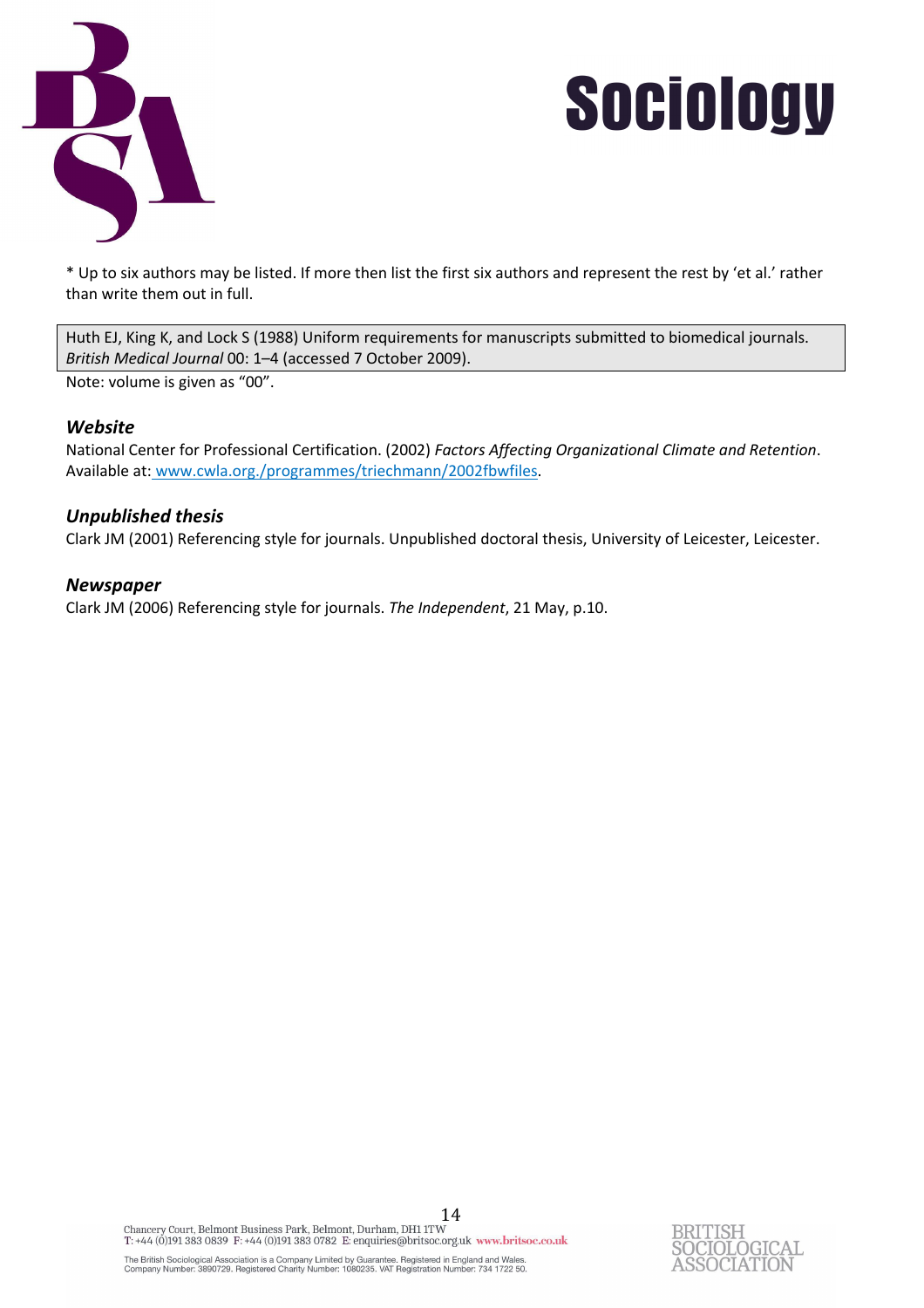

## **Appendix 3: Using ScholarOne ManuscriptsTM**

### http://mc.manuscriptcentral.com/soc

### **Getting started**

The first time you submit via ScholarOne Manuscripts<sup>™</sup> you will need to set up an account. If you have an account as an author, reviewer or book reviewer you likely already have an account, so you can simply log in and go straight to the Author Centre.

#### **How to create an account**

On the submission site, choose the option to **Create Account** from the navigation bar. You will be required to fill in your personal contact details and to provide a user name and password.

\*Please keep your contact details up to date. These are the details we will use to contact you about your manuscript.

### **How to submit**

Once you are logged in, select the Author Centre and click 'Start new submission'. You will need to complete six steps to submit your paper.

### **The six step submission process**

#### **Step 1: Type, Title & Abstract**

You will be required to select from a drop-down menu the type of manuscript you are submitting (eg. article, research note). Enter your manuscript title and abstract. Abstracts must not exceed 150 words. Remember you can cut and paste to minimise additional typing.

**Please note:** although you are asked for your abstract and keywords online, you still need to include these in your files too.

#### **Step 2: File Upload**

Use the Browse button to locate your files on your computer.

- Select your anonymised paper. Choose the file designation **Anonymised manuscript for review** from the drop-down menu alongside. Click Upload File.
- Select your cover sheet. Choose the file designation Cover sheet NOT for review. Click Upload File.

#### **Step 3: Attributes**

You are required to supply 3-10 keywords to describe your manuscript. Please ensure that these are in alphabetical order.

#### **Step 4: Authors & Institutions**

Your details are automatically filled in and you have the option to add co-authors if necessary. Please be as thorough as possible. We used these contact details during the production process.

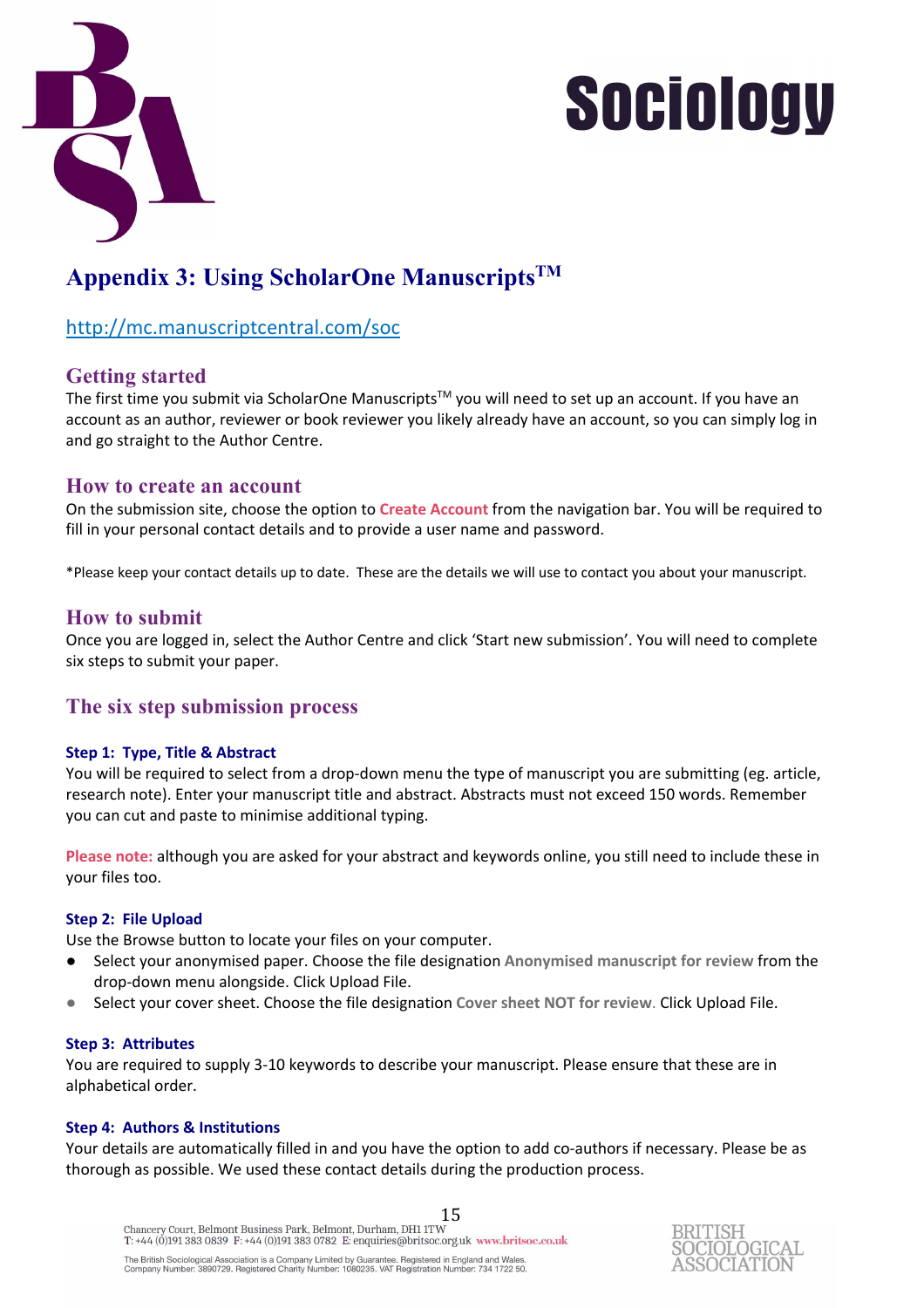

#### **Step 5: Details and Comments**

You are given the option to include a cover letter and are required to supply and confirm further information about your manuscript.